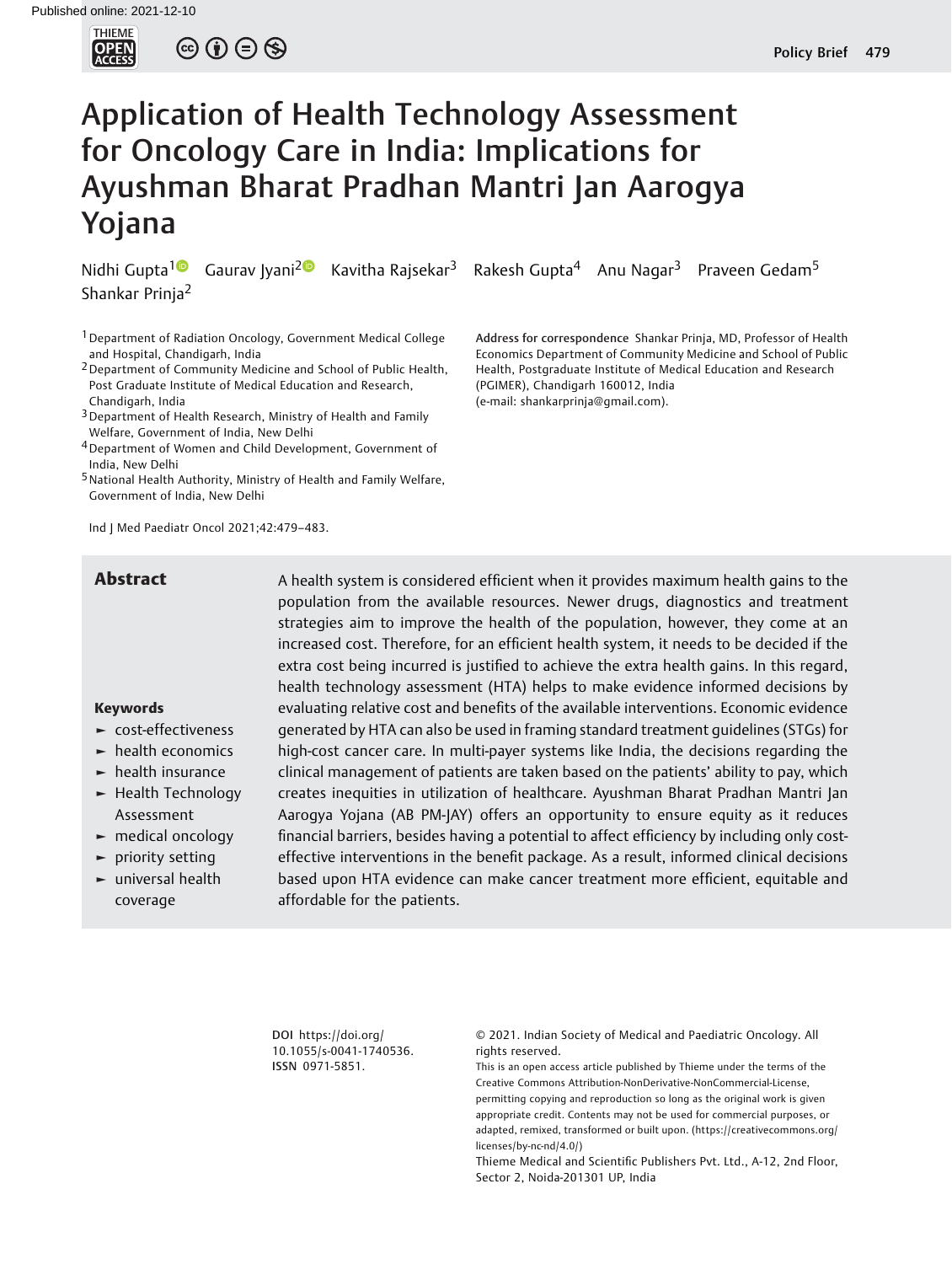# Introduction

The World Health Organization, in its report in 2000, promulgated achieving the best-possible level of societal wellbeing as the overarching goal for all the healthcare systems present worldwide.<sup>1</sup> But, there are several intermediate end points or values that should be achieved first. These intermediate goals include the ability to provide necessary and good quality healthcare services, delivered in a dignified way, at a reasonable cost that does not impose any financial hardship to the patient. To maximize the health benefits to the population with the available resources, the health system needs to be efficient and should ensure that the services are delivered in an equitable fashion to the population.

From the financial standpoint, improving efficiency or the value of money being spent is one of the important ways to enhance the level of population health. There are four key stakeholders involved in the efficient delivery of the health services: the policy makers, purchasers of healthcare services, healthcare providers or clinicians, and finally consumers or patients. Each one of them has a different perception and aspiration for healthcare efficiency. The policy makers ensure that they get the highest value for the money being spent, besides the programs being delivered equitably and that enhance the level of financial risk protection. The purchaser designs health benefit packages (HBPs) of universal coverage schemes, and engages with public and private providers in strategic purchasing. It aims to set prices of the services to be delivered that reflect its value and set the right provider incentives. From the point of view of providers or clinicians, they need to adhere to certain standard treatment guidelines that enhance the level of technical efficiency. For consumers, the value means the overall level of quality of care and satisfaction they achieve with the delivery of healthcare services.

Health Technology Assessment (HTA) aims to evaluate the relative costs and benefits of any new drug, device, and treatment or delivery strategy.

These were considered in terms of their clinical effectiveness, cost-effectiveness, and issues related to ethics, acceptability, and equity.<sup>2</sup> One of the key outcomes of an HTA study is estimating the incremental cost per unit gain in health benefits with application of the new intervention.<sup>3,4</sup> This needs to be weighed against a value-judgment of whether the extra cost being incurred to produce an extra health benefit is worth spending.

In this paper, we focus on the role of HTA for determining treatment choices from a clinician's perspective. In particular, we focus on the field of oncology that involves decisions for new costly drugs, diagnostics, and treatment strategies. In the next section, we describe how HTA and economic evidence can be used to influence decisions with respect to standard treatment guidelines. We use examples of recent HTA studies to illustrate this point. Next, we describe the health financing situation of India, to highlight the difficulty of integrating HTA evidence for standard treatment guidelines, clinical decision-making, and reimbursement decisions. We finally conclude by describing the future prospects on how informed clinical decisions based upon HTA evidence can make cancer treatment more efficient and affordable to the patient.

## Clinical Context

Oncology is the only specialty within the medical field that has had the most number of progressive scientific developments. This leads to generation of new evidences for better ways of practice every day.<sup>5</sup> The new evidence aims at providing better disease-free survival (DFS) and overall survival (OS) rates when compared with the available standard of care. Various international and national guidelines continue to be updated as per the evidence from current state of the art clinical trials, so that all patients can be offered preventive strategies, diagnostic workup, treatment, and supportive care. This will hopefully lead to best-possible health outcomes.<sup>6–8</sup> These guidelines for the management of oncology patients give evidence-based recommendations based on the disease stage, histology, investigative workup, clinical parameters, performance status, and adverse effects. The guidelines are classified into various categories based on the level of evidence. For example, category 1 is described in the most commonly used. National Comprehensive Cancer Network (NCCN) guidelines refer to recommendations generated based upon high level of evidence with uniform NCCN consensus that the intervention is appropriate.<sup>6</sup> The preferred interventions are usually based on superior efficacy and safety. But, the factors such as cost and cost-effectiveness are not considered here.

Recently, however, the guidelines being prepared by the Indian National Cancer Grid do attempt to stratify the advice based on resource availability in terms of essential resources, desired resources, and what could be done if there is no resource constraint.<sup>8</sup> However, these guidelines also do not explicitly use evidences proving cost-effectiveness. Further, all these guidelines provide multiple preferred options for the same set of clinical situations, and just one preferred option is not separately considered. The choice from among these clinical options is based on the informed decisions taken by the patients. Next, we use examples from three economic evaluations to illustrate how the guidelines could be informed using such evidence.

Breast cancer is the most common cancer among females in India.<sup>9</sup> The adjuvant trastuzumab is an essential component in the treatment of human epidermal growth factor receptor 2 (HER2) positive breast cancer cases. All international guidelines continue to recommend 1 year of adjuvant trastuzumab for HER2 positive breast cancer patients along with chemotherapy.<sup>10,11</sup> However, a shorter dose duration of the drug for 9 weeks or 6 months has also shown to be efficacious in this scenario. In a meta-analysis performed in India, the 5-year DFS rate with 9 weeks of trastuzumab was reported to be 85.42% versus 87.12% with 1 year of drug use.<sup>12</sup> Similarly, the OS rate was 92.39% and 93.46% with 9 weeks and 1 year of trastuzumab, respectively. While guidelines continue to recommend 1 year of trastuzumab,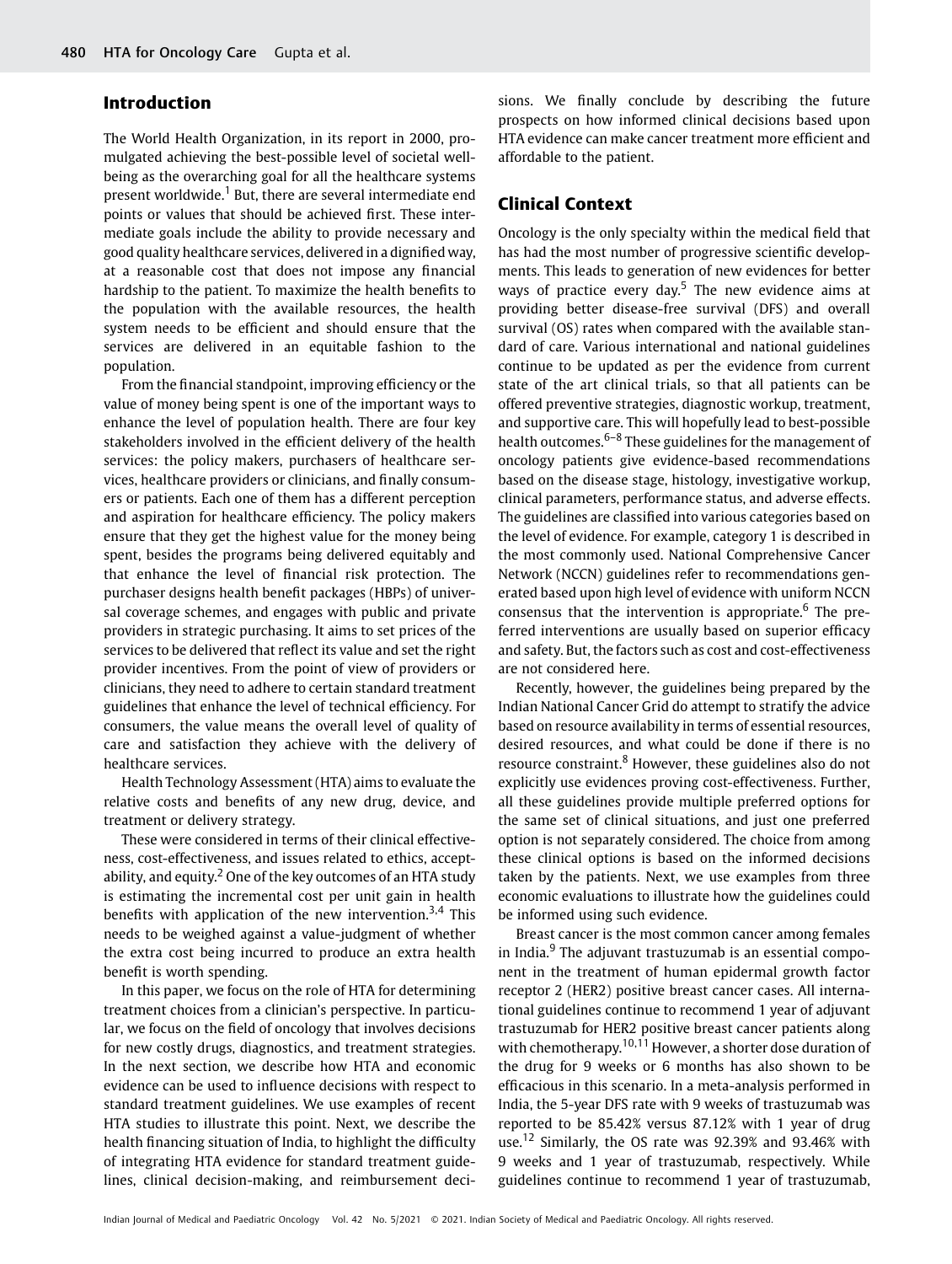only 8% of the patients who are candidates for trastuzumab receive it due to its cost.<sup>13</sup> Among this set of patients who use trastuzumab, 50% of them are enrolled in some form of clinical trials and receive the drug for free. So practically, only 40% of the eligible patients are able to afford this expensive molecule for treatment.<sup>14</sup> This clearly shows that cost constraints determine access to treatment, and those who need treatment are not able to receive care, which is likely to lower the health benefits. This clearly indicates inefficient allocation of resources.

In a recent economic evaluation, 1 year of trastuzumab use was reported to result in a gain of 1.29 quality-adjusted life years (QALYs) at an additional cost of 178,877 (US\$2,558) per QALY gained.<sup>15</sup> Overall, there was only 4% probability for 1 year of trastuzumab to be cost-effective. The study concluded that 9 weeks and 6 months of therapy is cost-effective in India. Though 1 year of trastuzumab gives greater health benefits, the incremental cost incurred with 1 year of trastuzumab is not justified given the threshold for cost-effectiveness in India. However, if the cost of trastuzumab is brought down to one-third of its current cost by means of price regulation, then there is 80% probability that 1 year of trastuzumab becomes cost-effective in India. The guidance for use of trastuzumab should accordingly be revised in clinical guidelines for India.

Another study was performed to estimate the cost-effectiveness of sorafenib versus best supportive care in patients with advanced unresectable hepatocellular carcinoma with extrahepatic spread, vascular invasion, or progression after local therapies. It was found out that sorafenib incurs 507,520 (\$7,861) per QALY gained.<sup>16</sup> The study concluded that sorafenib is not cost-effective for use in advanced hepatocellular carcinoma treatment in India. In a third recent study, use of the adjuvant temozolomide along with radiation therapy for treatment of glioblastoma multiforme was not found to be cost-effective.<sup>17</sup>

We see from the above examples that clinical guidelines based on effectiveness data may not be in-sync with economic evidence. Clinical guidelines continue to recommend dosage of 1 year of trastuzumab, sorafenib, as well as temozolomide.<sup>15–17</sup> Integration of this with economic evidence specific to India in the clinical recommendations will help to attain greater health benefits at a population level. This will only be possible by optimal utilization of the limited resources. Each of these economic evaluations also indicates reasonable prices for these drugs. This is possible only if these prices are reduced through some regulation or bulk purchasing.

# Financing Context: Unearthing the Real Issue

The National Health Service (NHS) in the United Kingdom has a single payer system and is the largest purchaser of healthcare. It pays for the health care of the entire population.<sup>18</sup> It also provides final management guidelines, based on costeffectiveness evidence that is generated by the National Institute for Health and Care Excellence.<sup>19</sup> NHS can also exert its monopsonistic power to negotiate prices with the pharmaceutical companies, as has been evident in the case of trastuzumab.<sup>20</sup>

India, on the other hand, has a multipayer system. While 14% of the rural population and 19% of the urban population has some form of health insurance coverage, the majority (93% of rural and 47% of urban population) of this insured population is covered under the tax-funded Ayushman Bharat Pradhan Mantri Jan Aarogya Yojana (AB PM-JAY) and other State-funded health insurance schemes. $21$  Most of these schemes include treatment of cancer in the HBP too. However, nearly 72% of the total health expenditure in India is incurred by households.<sup>22</sup>

In such a situation, the decisions about the clinical management of the patients are taken based on a mutual discussion between the clinician and the patient.<sup>22</sup> Here, the clinician discusses the various available treatment options with the patient in terms of the risk–benefit ratio. Benefits are described in terms of the rates of OS and DFS. Risks that can be incurred in terms of the adverse effects associated with these treatment options are also explained. Then, the clinician discusses with the patient the cost incurred with each of these treatment options. Based upon the ability of the patient to pay, the choice of treatment is made. Since the government payer or AB PM-JAY does not yield large market share, it is limited in terms of its power to influence clinical decisions or adherence to standard treatment guidelines.

Thus, we see that a strong driver for clinical decisionmaking in this multipayer system is the patient's ability to pay. This fallout of our health financing situation, where access to care is contingent upon ability to pay, leads to reduced access and unmet needs for those who require treatment. As a result, it is inefficient. Moreover, the poor patients are the hardest hit. $23-25$  This creates inequities in utilization and supply of health care.

### Solution

To ensure the application of HTA for value-based healthcare, India would need to move toward a single payer or a single purchaser system, which will purchase healthcare on behalf of the entire population. Hence, it will be able to exercise some degree of control and regulation in India. Currently, the predominant option is the AB PM-JAY. There are three ways in which the AB PM-JAY can influence uptake of HTA evidence in clinical decision-making. First, the HBPs should be determined based on the HTA evidence. Only those treatments that are found to be cost-effective should be included in the standard treatment workflow for reimbursement. Second, the provider payment rates that are set for each HBP should be based on the cost of services that are found to be value-based. Finally, when the providers are reimbursed, there should be incentives (such as higher rating of these empaneled hospitals, or higher price reward) for providers to adhere to these standard treatment guidelines, which should be driven by evidence. This would have twin benefits. First, it would lead to a culture of evidence-based practice that would be efficient. Second, it would reduce the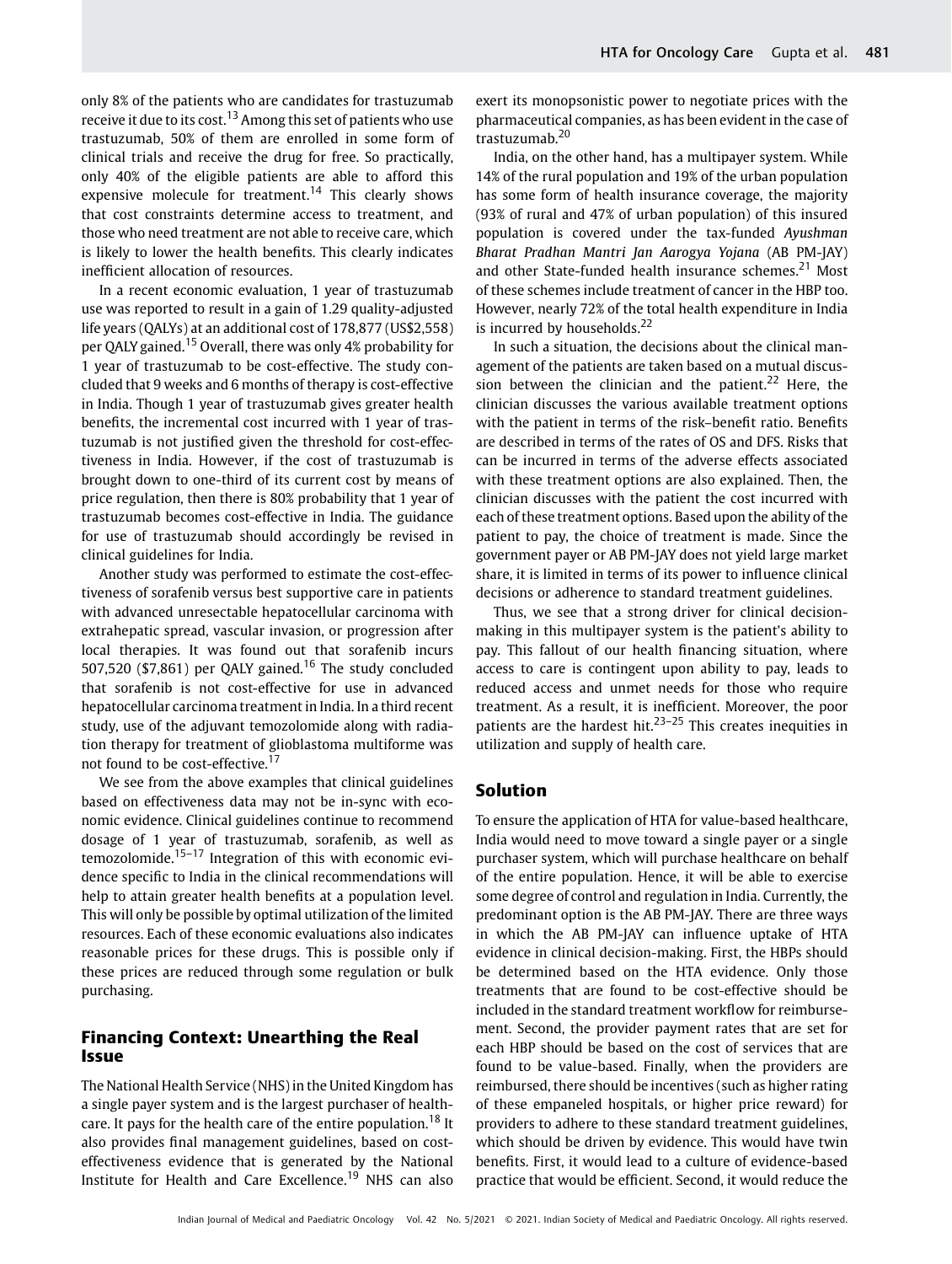incidents regarding the practice of "balance-billing" to patients.<sup>26</sup> In the absence of such regulation or incentive for adherence to standard guidelines, the clinicians may have a perverse incentive to provide unnecessary care, and charge the same to patients, over and above the claim submitted to AB PM-JAY.

Realization of this utopian, but realistic situation would need to be supplemented with appropriate nudging through a policy environment that supports the uptake of HTA evidence. The global experience suggests that the uptake of HTA evidence is favored by appropriate legislative mandate. Several European countries make the decisions for reimbursement legally binding on HTA evidence. Closer home, several South Asian countries such as Philippines, Indonesia, Malaysia, Singapore, and Vietnam have either a legislative mandate or other legal provisions or by-laws that mandate the use of HTA for a certain category of drugs, thereby providing more teeth to their respective country HTA bodies.

India also created its HTA body in 2018—The Health Technology Assessment in India (HTAIn)—the Secretariat for which is located in the Department of Health Research.<sup>27,28</sup> Several HTA studies, commissioned by the HTAIn, have led to uptake in policy decisions.<sup>29-31</sup> A study that evaluates the value-based prices for several anticancer drugs in India is currently in progress. There needs to be institutional mechanisms for a greater interaction between the HTAIn and the AB PM-JAY to enable uptake of HTA evidence. To begin with, any new package added or new drug or treatment to be reimbursed should be subjected to HTA.

A draft legislation—"The HTA Bill"—has been created, which is being considered to be tabled in the Indian Parliament. In its current form, the HTA Bill offers recommendatory status, without any statutory powers. A way forward would be to position the linkage between cost-effectiveness threshold (CET) and the right to health. First, the CET in India should be determined, and then it should serve as a binding rule for the Government to provide proven and cost-effective services.<sup>3</sup> Second, the Central Government's allocations to the State Government, as a part of schemes such as National Health Mission, could be made contingent on the State adhering to this condition of providing proven cost-effective services. So, this has a broader aspirational objective to use HTA to nudge the Government toward universal health coverage and providing the right to health to the patients.

The second legislative issue concerns the pricing of pharmaceuticals. The Government has two ways of regulating the drug prices: inclusion of the drugs in the essential drug list (EDL) or regulating the trade margin. If a drug is included in the EDL, then the Government can regulate its price (Government proposes a price control order formula). An alternative viewpoint could be an application of HTA to determine a "value-based price." Third, as part of the State-level medical service corporations, the use of HTA should become mandatory for procurement of drugs and devices under these medical service corporations (to identify what should be procured, and at what price).

There are several other criteria and processes that can be used for priority setting.<sup>32,33</sup> These methods include Multicriteria Decision Analysis, Program Budgeting and Marginal Analysis. However, considering that the systems for HTA have been institutionalized in India, and its capacity is being developed, it is more pragmatic to further build upon the work that has been already done.

# Conclusion

Overall, the application of HTA has benefits of making health services, especially related to oncology practice, efficient, affordable, and equitable. The problem lies with the Indian health financing situation, which leads to multipayer system where decision to use health service is contingent upon the payment capabilities of the patient. Investing adequately in health to create a single large purchaser would be the first step.<sup>34,35</sup> Second, decisions of the AB PM-JAY would need to be linked with HTA evidence. Conducive legislative measures to promote HTA would go a long way in realization of the aspirations of universal coverage and efficient health system for Indian patients.

#### Sources of Support

No support in the form of grants, equipment, or drugs was obtained to prepare this manuscript.

#### Author Declaration

The manuscript has been read and approved by all the authors. All the authors meet the requirements for authorship, and each author believes that the manuscript represents honest work.

#### Conflict of Interest

None of the authors declared any conflict of interest.

#### References

- 1 World Health Organization The World Health Report 2000. Health Systems: Improving Performance. Geneva, 2000. https://apps. who.int/iris/handle/10665/42281. Accessed December 1, 2021
- 2 World Health Organization. WHO | Health technology assessment. [online]. [https://www.who.int/medical\\_devices/assessment/en/](https://www.who.int/medical_devices/assessment/en/) Accessed Accessed December 1, 2021.
- 3 Prinja S, Sundararaman T, Muraleedharan VR. Cost-effectiveness threshold and health opportunity cost. Econ Polit Wkly 2020;55 (02):19
- 4 Chi YL, Blecher M, Chalkidou K, et al. What next after GDP-based cost-effectiveness thresholds? Gates Open Res 2020;4:176. Doi: 10.12688/gatesopenres.13201.1 eCollection 2020
- 5 World Health Organization. WHO List of Priority Medical Devices for Cancer Management. Geneva: World Health Organization; 2017
- 6 National Comprehensive Cancer Network. 2021NCCN Guidelines: Treatment by Cancer Type. [online]. <[https://www.nccn.org/](https://www.nccn.org/guidelines/category_1) [guidelines/category\\_1](https://www.nccn.org/guidelines/category_1)> Accessed December 1, 2021
- 7 ICMR Consensus Documents for Cancer Management. India Against Cancer. http://cancerindia.org.in/icmr-consensus-documents-for-cancer-management/ Accessed December 1, 2021
- 8 National Cancer Grid Draft Guidelines. 2020. Draft Guidelines 2020 - NCG. [https://tmc.gov.in/ncg/index.php/guidelines/draft](https://tmc.gov.in/ncg/index.php/guidelines/draft-guidelines-2020)[guidelines-2020](https://tmc.gov.in/ncg/index.php/guidelines/draft-guidelines-2020) Accessed December 1, 2021